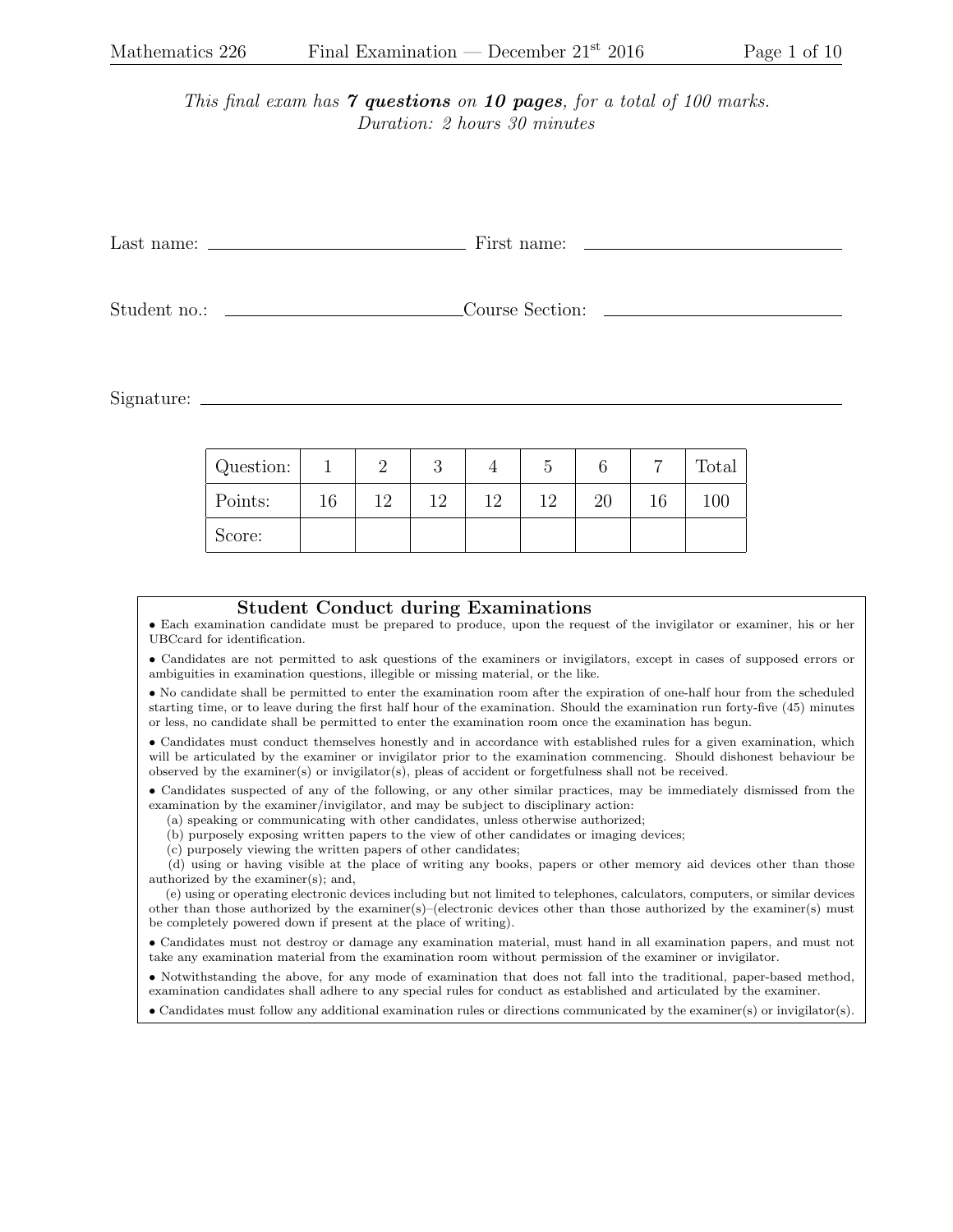## Please read the following points carefully before starting to write.

- In all questions except Q2, give complete arguments and explanations for all your calculations. Answers without justifications will not be marked.
- Write clearly and legibly, in complete sentences. Make sure that the logic of your argument is clear.
- This is a closed-book examination. None of the following are allowed: documents, cheat sheets or electronic devices of any kind (including calculators, cell phones, etc.).
- You may not leave during the first 30 minutes or final 15 minutes of the exam.
- Read all the questions carefully before starting to work.
- If you run out of space, continue on the back of the page, on the blank page at the end, or in an additional booklet, with clear indication on the original page of where the solution is continued.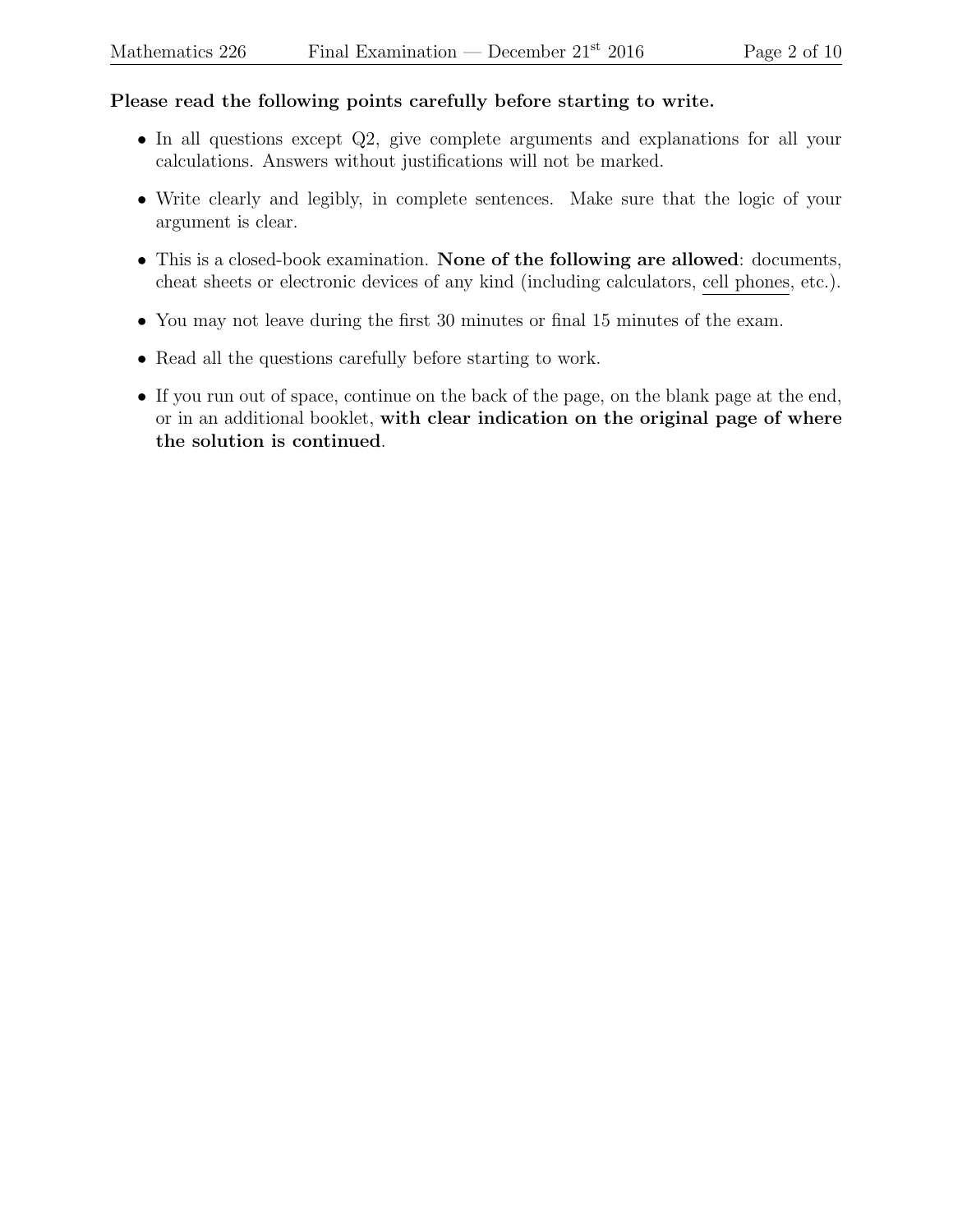| 16 marks | 1. Give examples of the following. Justify your answers.

(a) (4 marks) Three non-zero vectors **u**, **v**, **w**, such that  $\mathbf{v} \times \mathbf{w} \neq 0$  but  $\mathbf{u} \cdot (\mathbf{v} \times \mathbf{w}) = 0$ .

(b) (6 marks) A line parallel to the plane  $x + y + z = 0$  but not contained in that plane. Give the equation of the line in the vector parametric form  $\mathbf{r} = \mathbf{a} + t\mathbf{v}$ .

(c) (6 marks) Two different functions  $f(x, y)$  and  $g(x, y)$ , defined and continuous for all x, y, whose level curves are parabolas  $y = x^2 + C$  for  $C \in \mathbb{R}$ .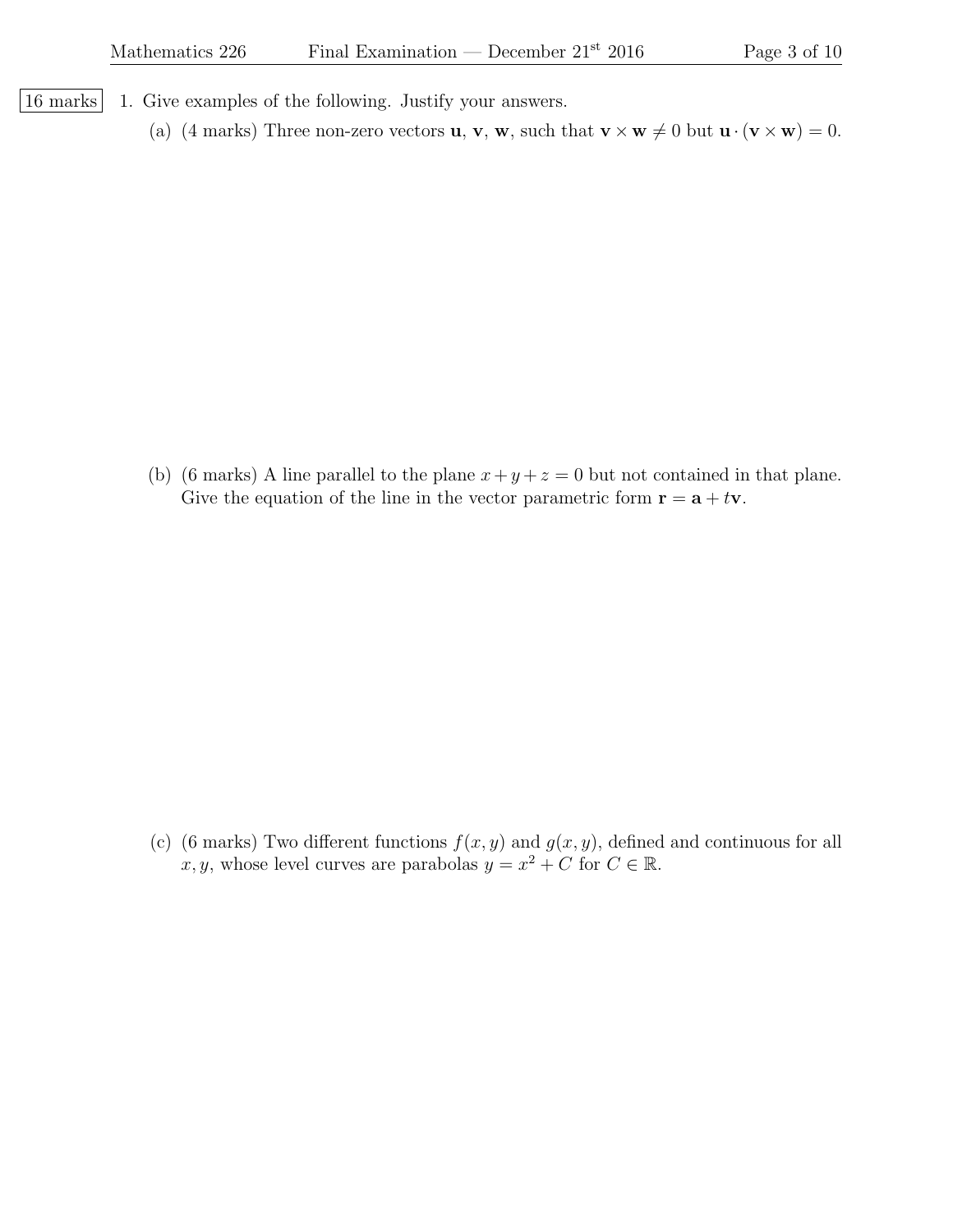- 12 marks 2. Decide whether each statement is True or False. In this question only, you do not need to justify your answers.
	- (a) (3 marks) For every function  $f(x, y)$  defined on an open set containing  $(a, b)$ , if the first order partial derivatives  $f_1(a, b)$  and  $f_2(a, b)$  exist, then f is differentiable at  $(a, b).$

(b) (3 marks) For every function  $f(x, y)$  defined on an open set containing  $(a, b)$ , if the first order partial derivatives  $f_1(a, b)$  and  $f_2(a, b)$  exist, then f is continuous at  $(a, b)$ .

(c) (3 marks) For every function  $f(x, y)$  defined on an open set containing  $(a, b)$ , if the first order partial derivatives  $f_1(x, y)$  and  $f_2(x, y)$  exist and are continuous in some neighbourhood of  $(a, b)$ , then f is differentiable at  $(a, b)$ .

(d) (3 marks) For every function  $f(x, y)$  defined on an open set containing  $(a, b)$ , if f is differentiable at  $(a, b)$ , it is continuous at  $(a, b)$ .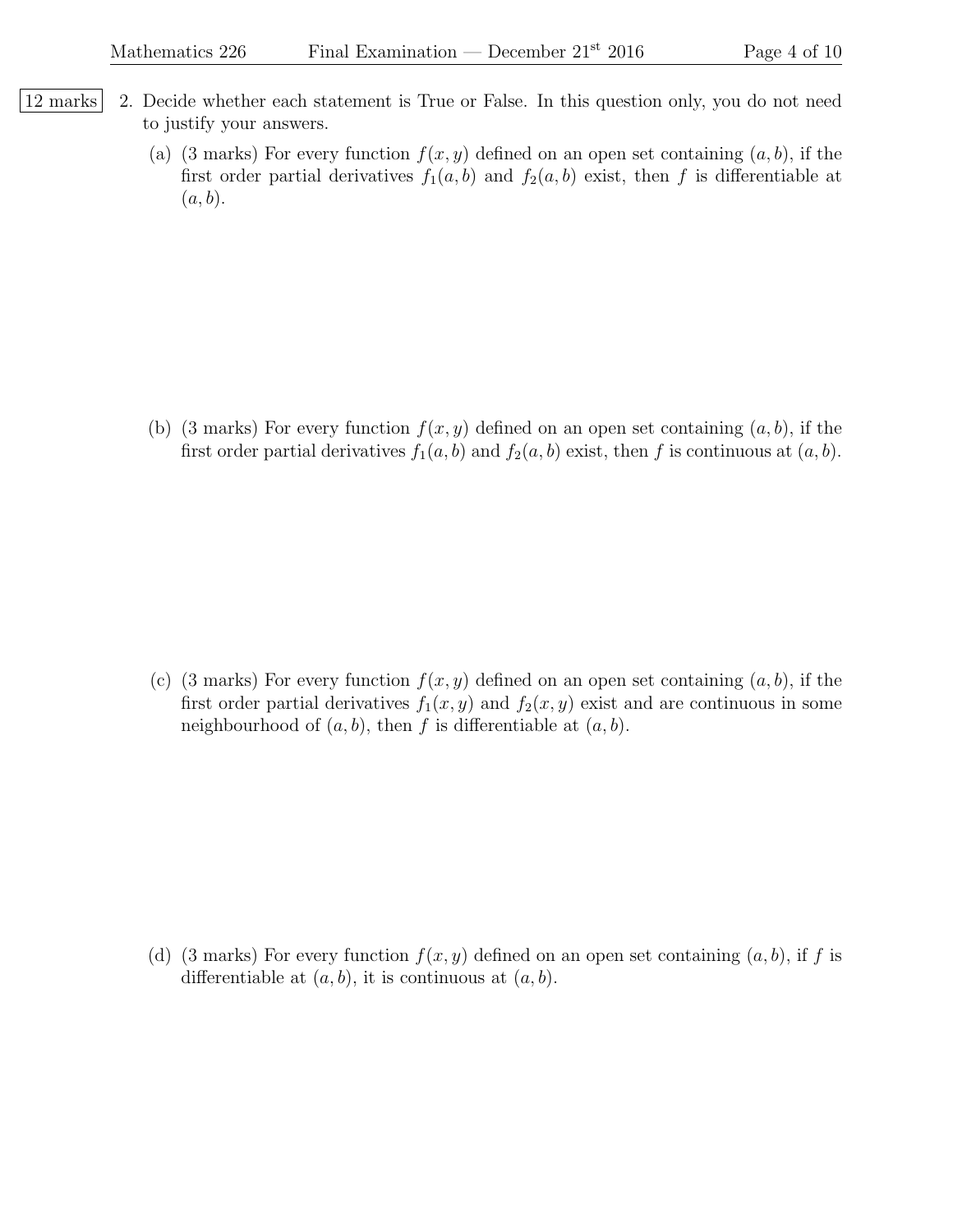12 marks 3. Find all points  $P = (1, b, c)$  such that P lies on the paraboloid  $z = x^2 + y^2$  and the tangent plane to this paraboloid at  $P$  passes through the point  $(2, 4, 18)$ .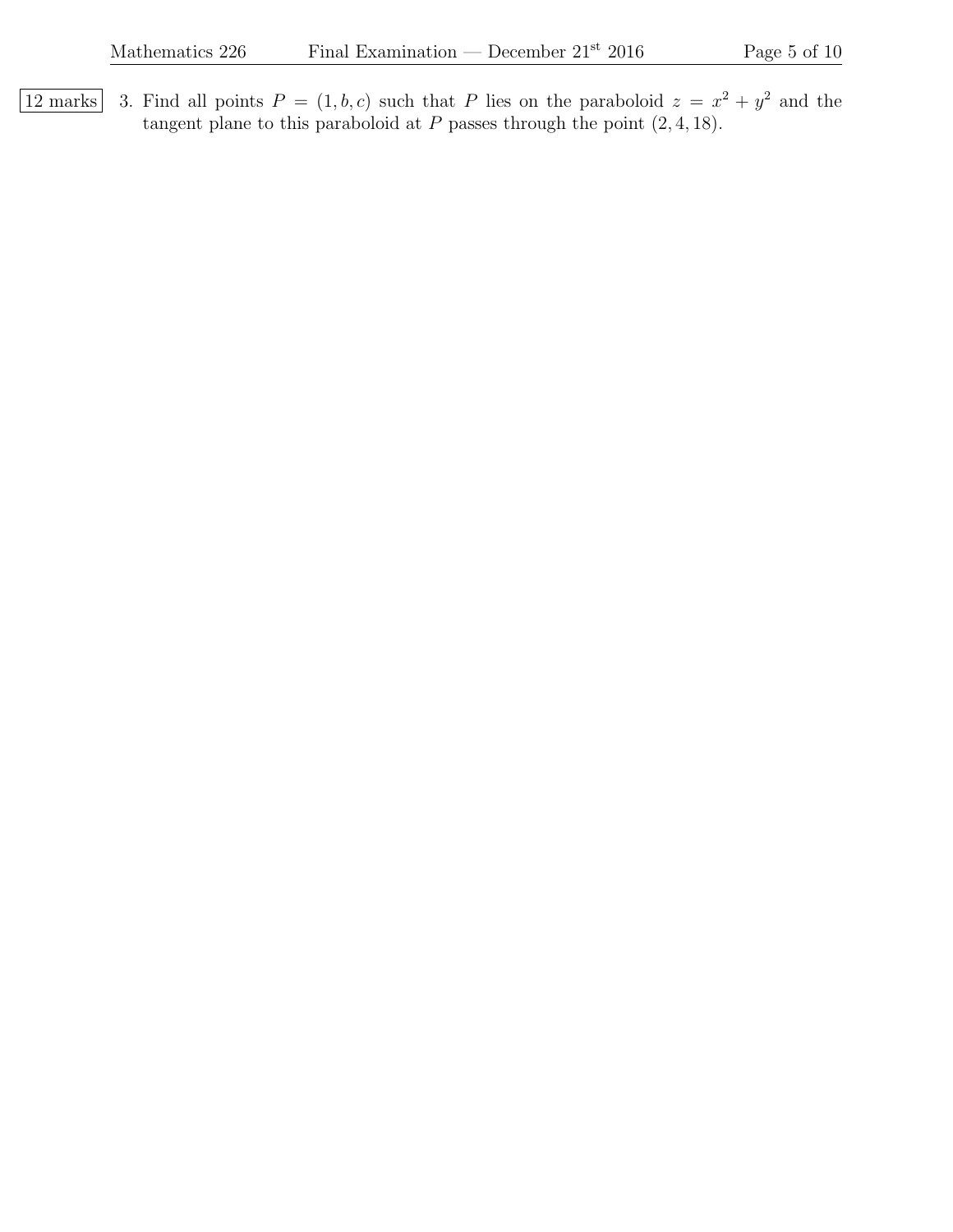12 marks 4. Let  $f(x,y) = x^4 - 4xy + y^2$ . Find all critical points of f and classify them as local minima, maxima, or saddle points.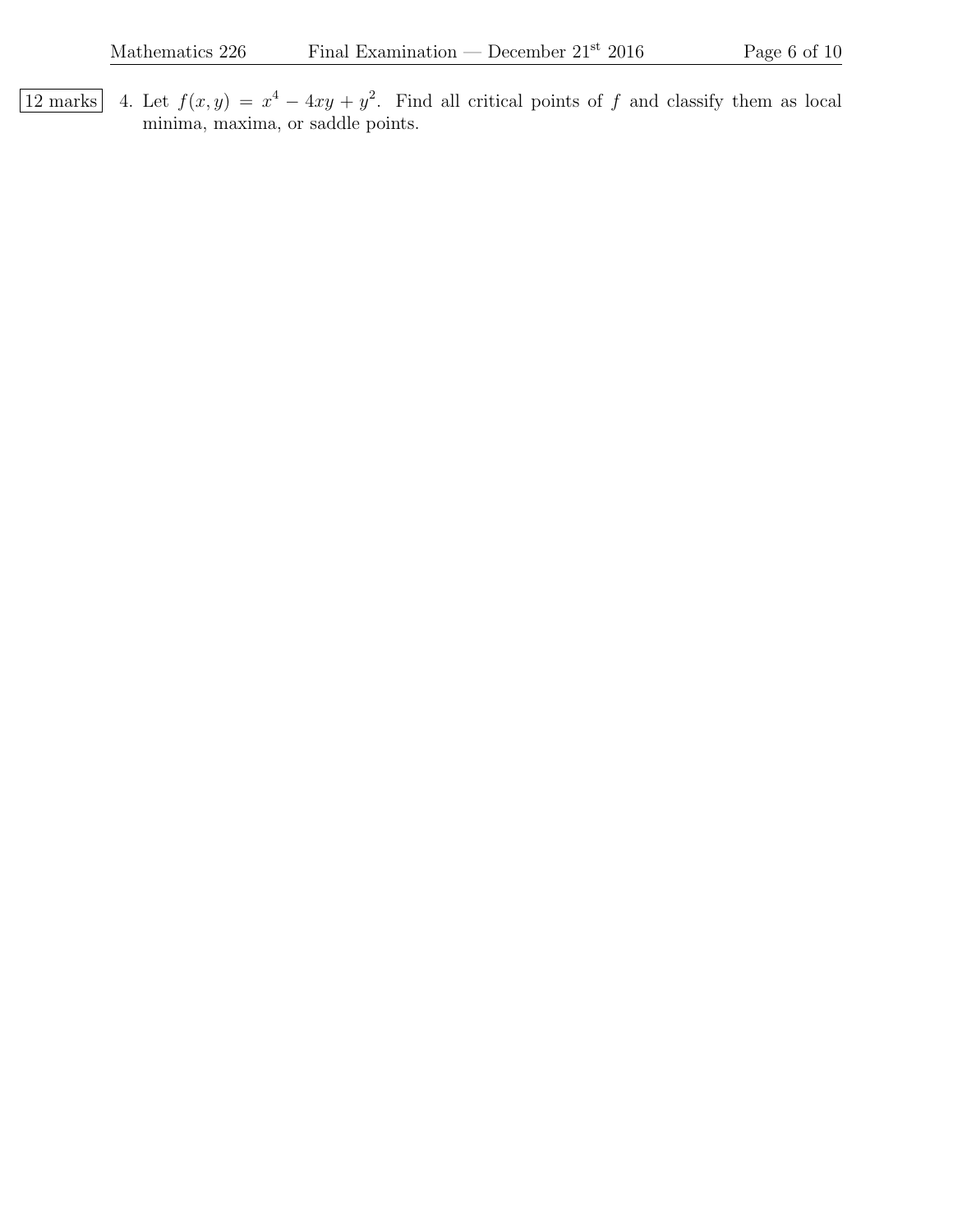12 marks 5. Find the largest and smallest values of the function  $f(x, y, z) = x + 2y$  in the closed disc  $x^2 + y^2 \le 25$ .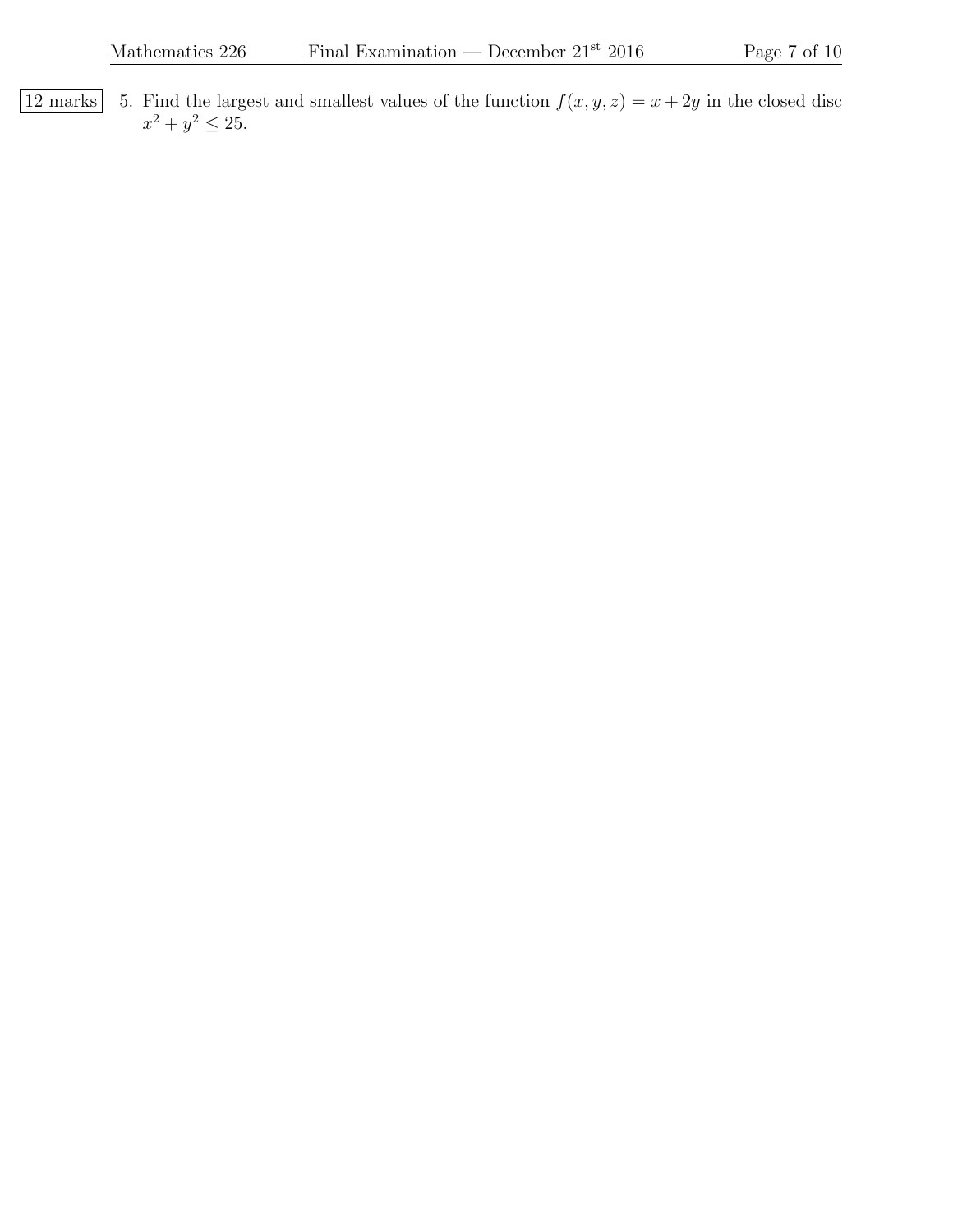$\lfloor 20 \text{ marks} \rfloor$  6. Evaluate the double integrals.

(a) (10 marks) 
$$
\iint_D y dA
$$
, where  $D = \{(x, y) : y \ge 0, 1 \le x^2 + y^2 \le 9\}$ .

(b) (10 marks)  $\int^{\pi}$ 0  $\int^{2\pi}$  $_{2x}$  $cos(y^2)dy dx$ . (Hint: change the order of integration.)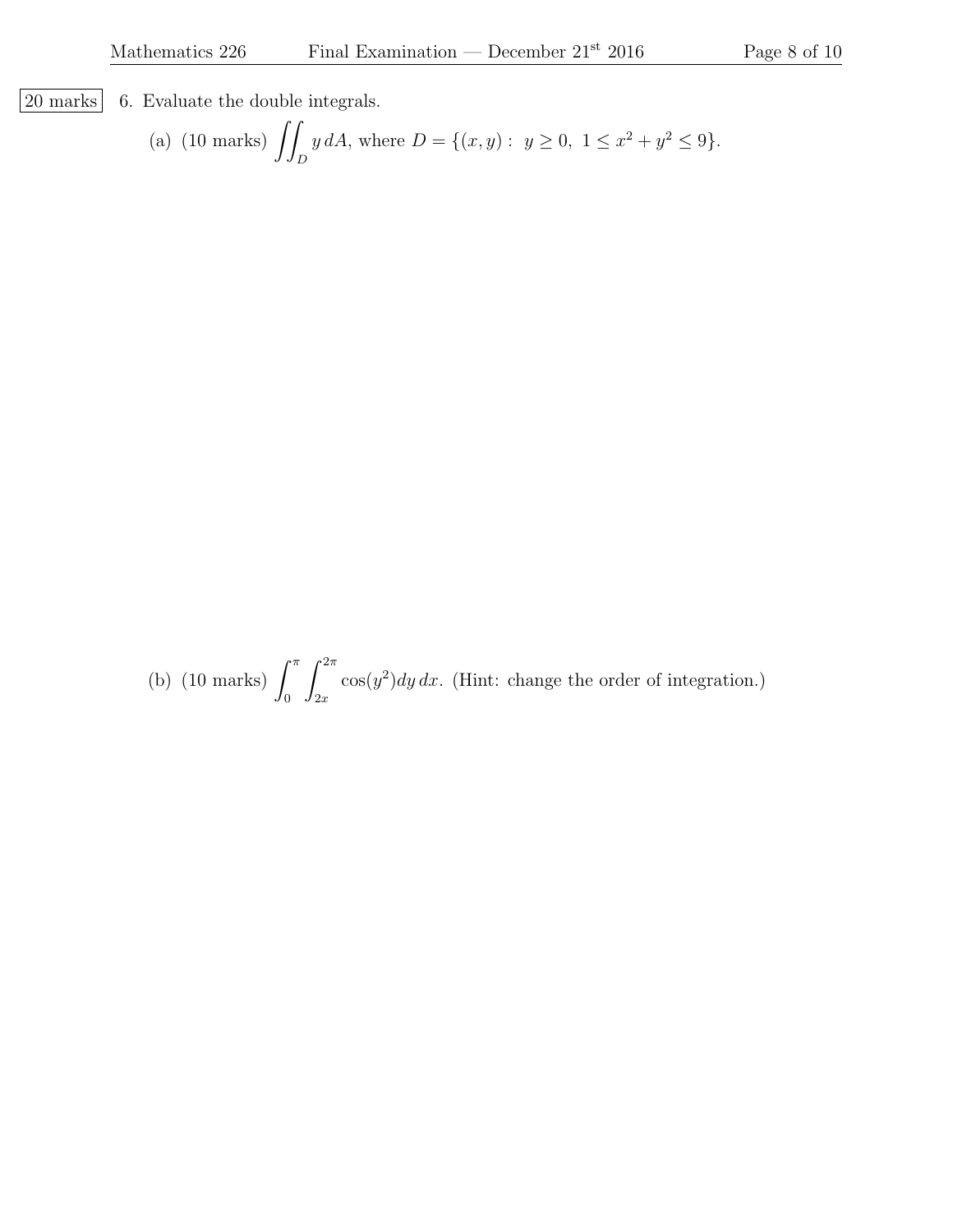16 marks 7. Let

$$
f(x,y) = \begin{cases} \frac{3x^4 - y^3}{x^4 + 2y^2} & \text{if } (x,y) \neq (0,0) \\ 0 & \text{if } (x,y) = (0,0) \end{cases}
$$

(a) (8 marks) Is  $f$  continuous at  $(0, 0)$ ? Prove your answer.

(b) (8 marks) Find the directional derivative  $D_{\mathbf{u}}f(0,0)$  for  $\mathbf{u} =$ 3 2  $\mathrm{i}$  + 1 2 j, or explain why it does not exist.

√